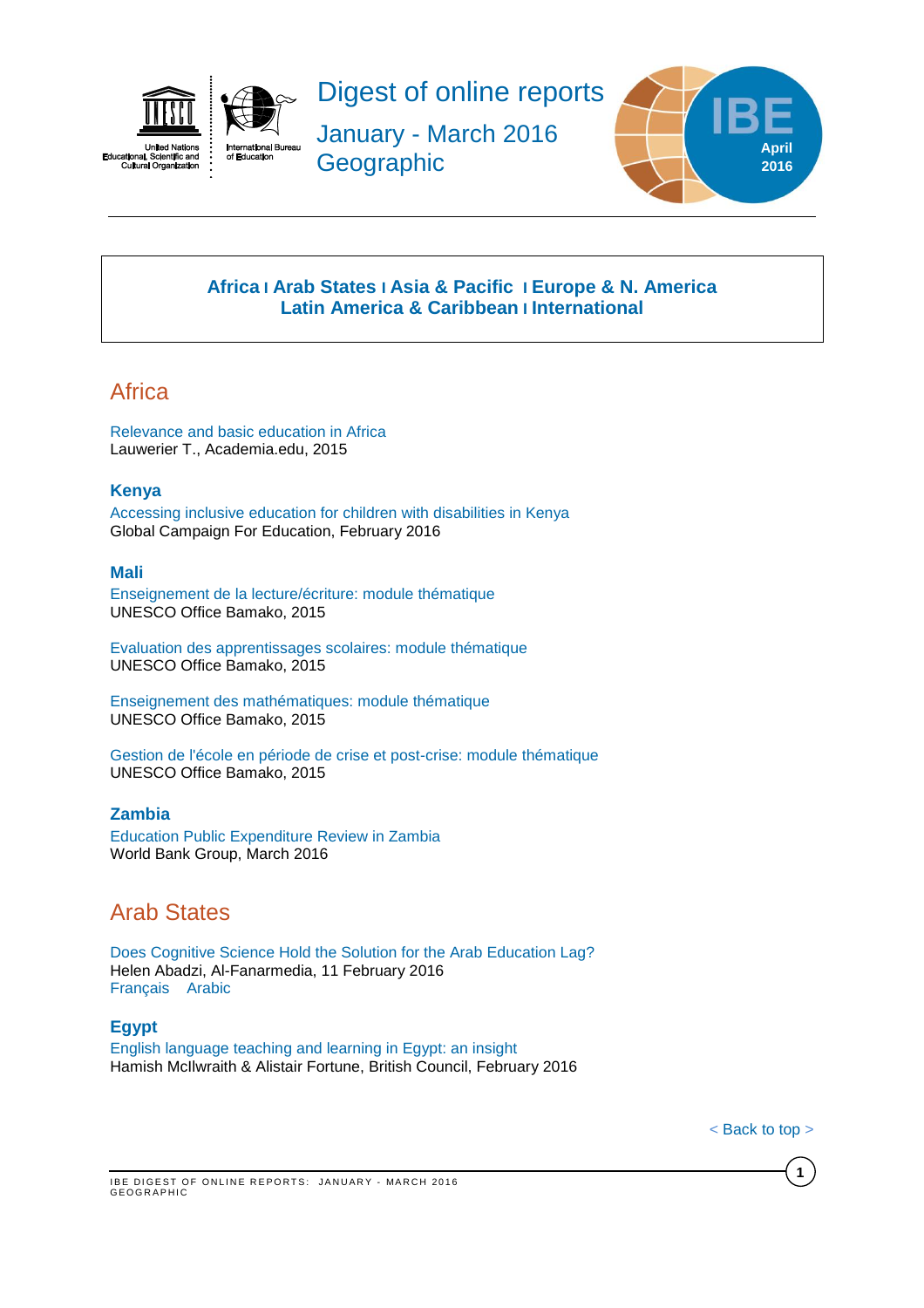### **United Arab Emirates**

[Inspection Key Findings 2015-2016: Indian Curriculum Schools](https://www.khda.gov.ae/Areas/Administration/Content/FileUploads/Publication/Documents/English/20160221113114_Performance_Of_Indian_Schools_in_Dubai_Pages.pdf) Knowledge and Human Development Authority, February 2016

# <span id="page-1-0"></span>Asia & Pacific

[Connect with respect: preventing gender-based violence in schools; classroom programme for](http://unesdoc.unesco.org/images/0024/002432/243252e.pdf)  [students in early secondary school \(ages 11-14\)](http://unesdoc.unesco.org/images/0024/002432/243252e.pdf) UNESCO Bangkok, 2016

#### **China**

[Developing Shanghai's Teachers](http://www.ncee.org/wp-content/uploads/2016/01/DevelopingShanghaiTeachersWEB.pdf) Minxuan Zhang et al. The National Center on Education and the Economy, 2016

## **India**

[Teacher performance in Bihar, India : implications for education](http://documents.worldbank.org/curated/en/2016/01/25798704/teacher-performance-bihar-india-implications-education) Sinha, Shabnam; Banerji, Rukmini; Wadhwa, Wilima, World Bank Group, January 2016

#### **Indonesia**

[How Much Teachers Know and How Much It Matters in Class. Analyzing Three Rounds of Subject-](http://www-wds.worldbank.org/external/default/WDSContentServer/WDSP/IB/2016/02/02/090224b084133274/1_0/Rendered/PDF/How0much0teach0tudents0and0teachers.pdf)[Specific Test Score Data of Indonesian Students and Teachers](http://www-wds.worldbank.org/external/default/WDSContentServer/WDSP/IB/2016/02/02/090224b084133274/1_0/Rendered/PDF/How0much0teach0tudents0and0teachers.pdf) Joppe de Ree, World Bank Group, February 2016

[The role of preschool quality in promoting child development : evidence from rural Indonesia](http://www-wds.worldbank.org/external/default/WDSContentServer/WDSP/T_MNA/2016/01/05/090224b08400f637/1_0/Rendered/PDF/The0role0of0pr0from0rural0Indonesia.pdf) Kinnell,Angela, Jung,Haeil, Nakajima,Nozomi, Pradhan,Menno Prasad, Brinkman,Sally Anne, Hasan,Amer, World Bank Group, January 2016

#### **New Zealand**

[Early mathematics: a guide for improving teaching and learning](http://www.ero.govt.nz/National-Reports/Early-mathematics-a-guide-for-improving-teaching-and-learning-March-2016) Education Review Office, 22 March 2016

### **Thailand**

[School and teaching practices for twenty-first century challenges: lessons from the Asia-Pacific region,](http://unesdoc.unesco.org/images/0024/002440/244022e.pdf)  regional synthesis report; [2014 regional study on transversal competencies in education policy and](http://unesdoc.unesco.org/images/0024/002440/244022e.pdf)  [practice \(Phase II\)](http://unesdoc.unesco.org/images/0024/002440/244022e.pdf) UNESCO Office Bangkok, 2016

# <span id="page-1-1"></span>Europe & N. America

[The Agency's Position on Inclusive Education Systems](https://www.european-agency.org/news/the-agencys-position-on-inclusive-education-systems) European Agency for Special Needs and Inclusive Education, January 2016

[Entrepreneurship competence: An overview of existing concepts, policies and initiatives: final report](http://bookshop.europa.eu/is-bin/INTERSHOP.enfinity/WFS/EU-Bookshop-Site/en_GB/-/EUR/ViewPublication-Start?PublicationKey=LFNA27472) European Union, 2015

[National sheets on education budgets in Europe](http://bookshop.europa.eu/en/national-sheets-on-education-budgets-in-europe-pbECAG16001/?CatalogCategoryID=AGwKABstsBgAAAEjpJEY4e5L) EACEA, 2015

**2**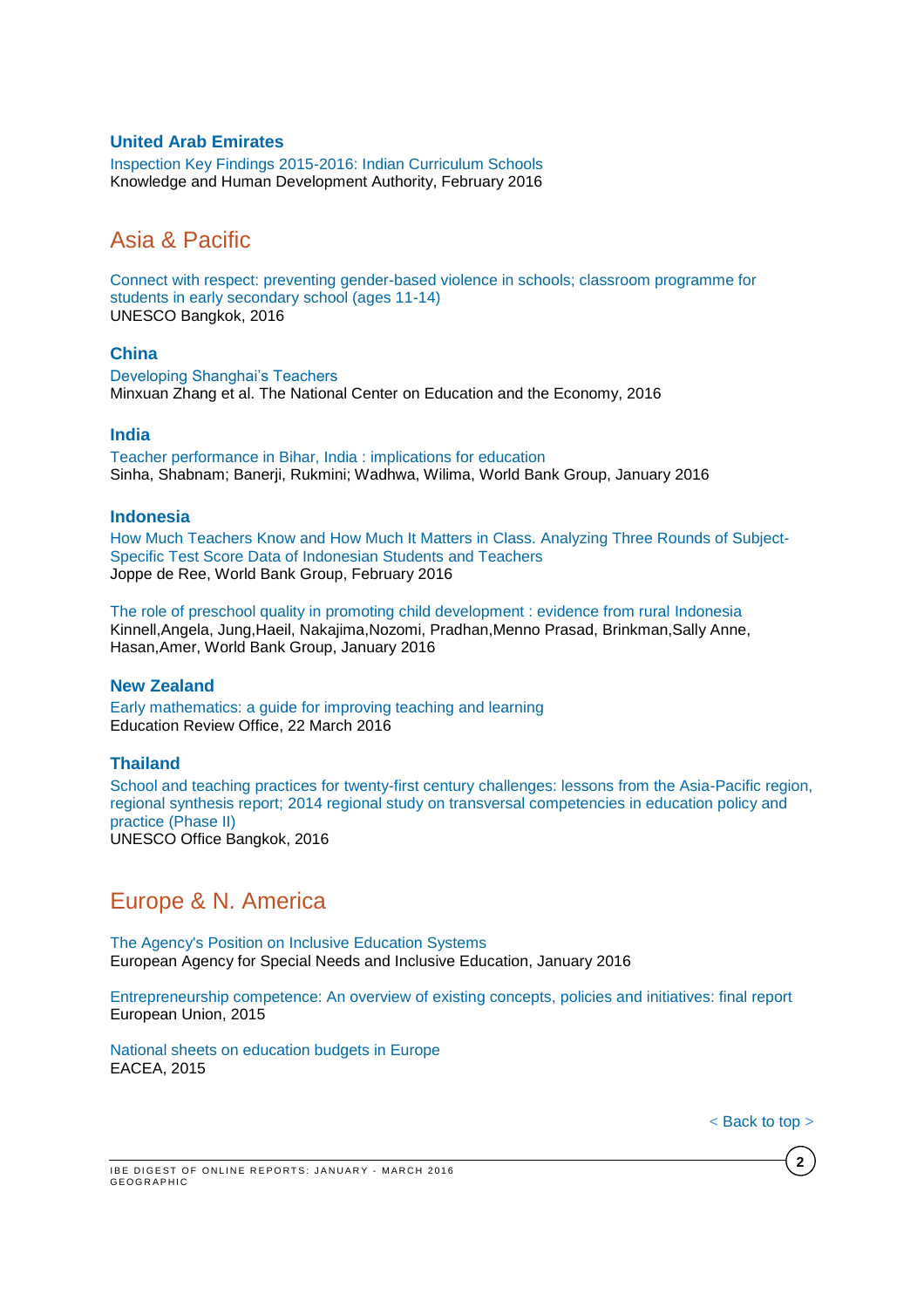[Study on the Diversity within the Teaching Profession with Particular Focus on Migrant and/or Minority](http://ec.europa.eu/education/library/study/2016/teacher-diversity_en.pdf)  **[Background](http://ec.europa.eu/education/library/study/2016/teacher-diversity_en.pdf)** 

Vicki Donlevy, Anja Meierkord, Aaron Rajan, ECORYS, European Commission, 2016

## **EURIDYCE**

[Entrepreneurship Education at School in Europe](https://webgate.ec.europa.eu/fpfis/mwikis/eurydice/index.php/Publications:Entrepreneurship_Education_at_School_in_Europe_-_2016_Edition) Eurydice Report, European Union, February 2016

[National Sheets on Education Budgets in Europe –](https://webgate.ec.europa.eu/fpfis/mwikis/eurydice/index.php/Publications:National_Sheets_on_Education_Budgets_in_Europe_%E2%80%93_2015) 2015 Eurydice Report, European Union, January 2016

[Promoting citizenship and the common values of freedom, tolerance and non-discrimination through](https://webgate.ec.europa.eu/fpfis/mwikis/eurydice/images/1/14/Leaflet_Paris_Declaration.pdf)  [education](https://webgate.ec.europa.eu/fpfis/mwikis/eurydice/images/1/14/Leaflet_Paris_Declaration.pdf) Eurydice, 16 mars 2016

### **France**

[Le Changement, c'est comment ?](http://ife.ens-lyon.fr/vst/DA-Veille/107-janvier-2016.pdf) Olivier Rey, Dossier de veille de l'IFÉ, n° 107, Janvier 2016

[Développer l'esprit critique par l'argumentation: de l'élève au citoyen](http://ife.ens-lyon.fr/vst/DA-Veille/108-fevrier-2016.pdf) Marie Gaussel, IFE, février 2016

[Les enjeux de la construction d'une histoire scolaire commune](http://ife.ens-lyon.fr/vst/DA-Veille/109-mars-2016.pdf) Annie Feyfant, Dossier de veille de l'IFÉ • n° 109, mars 2016

[Filles et garçons sur le chemin de l'égalité, de l'école à l'enseignement supérieur](http://cache.media.education.gouv.fr/file/2016/40/1/FetG_2016_542401.pdf) Ministère de l'Éducation nationale, de l'Enseignement supérieur et de la Recherche, mars 2016

[L'introduction de blocs de compétences dans les diplômes professionnels](http://cache.media.education.gouv.fr/file/2015/23/3/2015-078_blocs_competences_531233.pdf) Inspection générale de l'Éducation nationale, Inspection générale de l'administration de l'Éducation nationale et de la Recherche, 2015

### **Lithuania**

[OECD Reviews of School Resources: Lithuania 2016](http://www.oecd-ilibrary.org/docserver/download/9116051e.pdf?expires=1459347274&id=id&accname=guest&checksum=939F489D4BE4E30257B1786E42EEC130) Claire Shewbridge, Katrina Godfrey, Zoltán Hermann, Deborah Nusche, OECD, March 2016

### **Luxembourg**

[Démarche et grandes lignes du développement scolaire à l'enseignement secondaire](http://www.men.public.lu/catalogue-publications/systeme-educatif/dossiers-presse/2015-2016/160120-dev-es-est.pdf) et secondaire [technique](http://www.men.public.lu/catalogue-publications/systeme-educatif/dossiers-presse/2015-2016/160120-dev-es-est.pdf) Ministère de l'Éducation nationale, de l'Enfance et de la Jeunesse, janvier 2016

[L'orientation des élèves récemment arrivés au pays](http://www.men.public.lu/catalogue-publications/systeme-educatif/scolarisation-eleves-etrangers/brochures-enseignants/orientation-ena/orientation-ena.pdf) Ministère de l'Éducation nationale, de l'Enfance et de la Jeunesse, février 2016

#### **Slovakia**

[A Skills beyond School Review of the Slovak Republic](http://www.oecd-ilibrary.org/docserver/download/9115041e.pdf?expires=1456220179&id=id&accname=guest&checksum=1FC43FCC666726B98A2FBEF94EB9AE2C) Mihály Fazekas, Lucia Mytna Kurekova, OECD, February 2016

### **UK**

[Books about Town for Schools 2015](http://www.literacytrust.org.uk/assets/0002/9818/Books_About_Town_Evaluation_Report_2015.pdf) Pabion C., Kerrigan L.& Clark Ch., National Literacy Trust, February 2016

**3**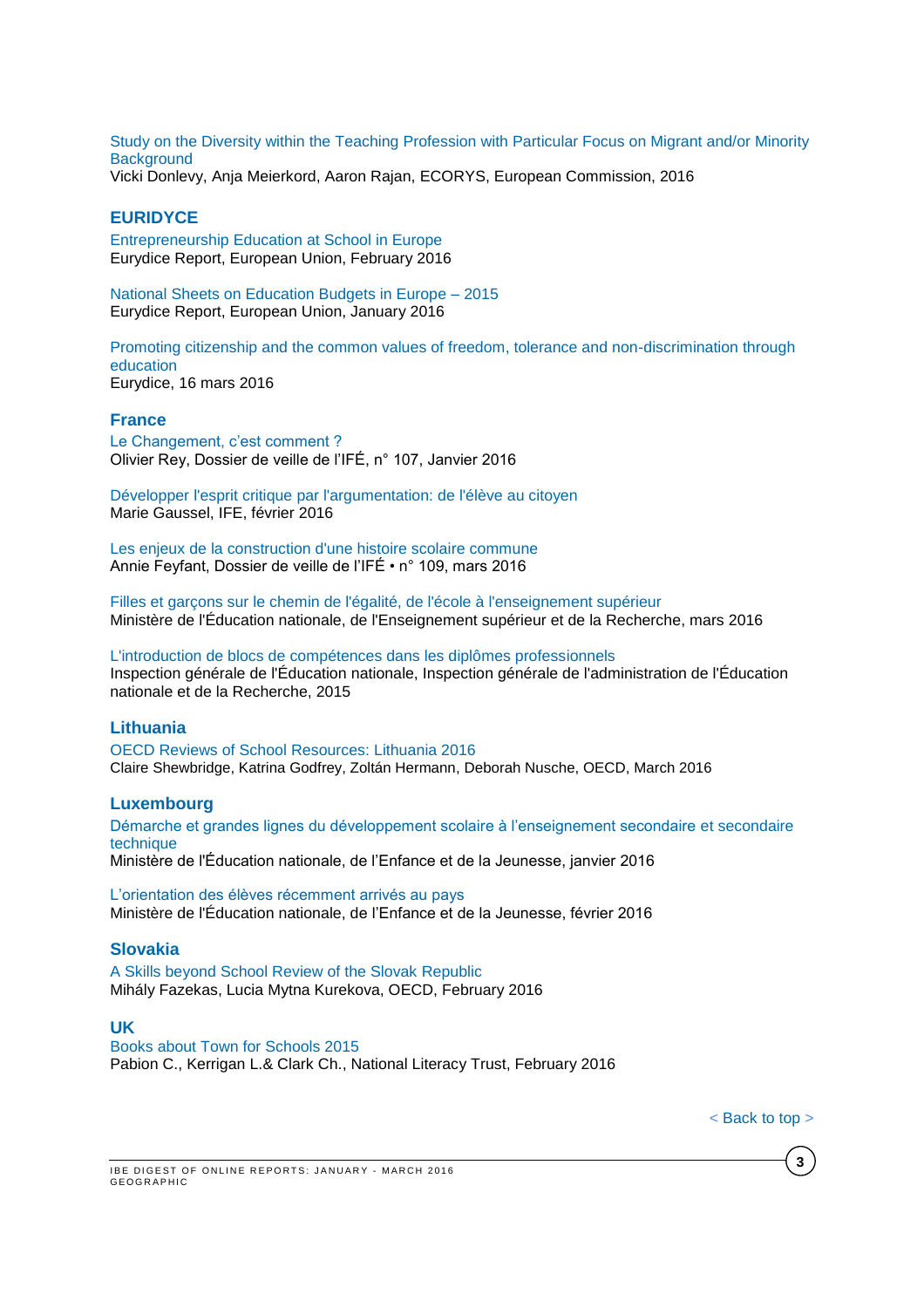[Early Childhood Education in English for Speakers of Other Languages](http://www.teachingenglish.org.uk/sites/teacheng/files/F240%20Early%20Childhood%20Education%20inners%20FINAL%20web.pdf) Victoria A Murphy & Maria Evangelou, British Council, 19 January 2016

[Early Language Development and Children's Primary School Attainment in English and Maths](http://www.savethechildren.org.uk/sites/default/files/images/early_language_development_briefing_paper.pdf) Save the Children, February 2016

[Entitlement to free early education and childcare](https://www.nao.org.uk/wp-content/uploads/2016/03/Entitlement-to-free-early-education-and-childcare.pdf) National Audit Office, March 2016

[Lighting up young brains](http://www.savethechildren.org.uk/sites/default/files/docs/Lighting_Up_Young_Brains.pdf) Save the Children, March 2016

[A new wave of school integration](http://www.tcf.org/assets/downloads/ANewWave_Potter.pdf) H. Potter, The Century Foundation, 2016

[Revised GCSE and equivalent results in England, 2014 to 2015](https://www.gov.uk/government/uploads/system/uploads/attachment_data/file/494073/SFR01_2016.pdf) Department for Education, GOV.uk, 21 January 2016

[Training New Teachers](https://www.nao.org.uk/wp-content/uploads/2016/02/Training-new-teachers.pdf) National Audit Office, February 2016

#### **USA**

[The 2016 Brown Center Report on American Education: How Well Are American Students Learning?](http://www.brookings.edu/~/media/Research/Files/Reports/2016/03/brown-center-report/Brown-Center-Report-2016.pdf?la=en) Tom Loveless, Brookings Institution, March 2016

[Better Tests, Fewer Barriers: Advances in Accessibility through PARCC and Smarter Balanced](https://cdn.americanprogress.org/wp-content/uploads/2016/02/24083809/AssessmentAccessibility-report.pdf) Samantha Batel & Scott Sargrad, Center for American Progress, February 2016

[Beyond PD: Teacher Professional Learning in High-Performing Systems](http://www.ncee.org/wp-content/uploads/2015/08/BeyondPDWeb.pdf) Ben Jensen et al. The National Center on Education and the Economy, 2016

[Discretion and Disproportionality: Explaining the Underrepresentation of High-Achieving Students of](http://news.vanderbilt.edu/files/Grissom_AERAOpen_GiftedStudents1.pdf)  [Color in Gifted Programs](http://news.vanderbilt.edu/files/Grissom_AERAOpen_GiftedStudents1.pdf) J.A. Grisson; C.Redding, Vanderbilt University, 2016

[Disparate Access: Head Start and CCDBG Data by Race and Ethnicity](http://www.clasp.org/resources-and-publications/publication-1/Disparate-Access.pdf) S.Schmit, C.Walker. CLASP, 2016

[Educator Evaluation: A Case Study of Massachusetts' Approach](https://cdn.americanprogress.org/wp-content/uploads/2016/03/10104243/MAteacherEval-report1.pdf) Catherine Brown et al. Center for American Progress, March 2016

[Future Ready Learning: Reimagining the Role of Technology in Education](http://tech.ed.gov/files/2015/12/NETP16.pdf) U.S. Department of Education, Office of Educational Technology, 2016

[Implementing the Every Student Succeeds Act Toward a Coherent, Aligned Assessment System](https://cdn.americanprogress.org/wp-content/uploads/2016/01/28135807/MendIt-ESSA-report.pdf) Catherine Brown, Ulrich Boser, Scott Sargrad, & Max Marchitello, Center for American Progress, January 2016

[Is Kindergarten the New First Grade?](http://ero.sagepub.com/content/spero/2/1/2332858415616358.full.pdf) D. Bassok, AERA Open, Jan-Mar 2016

Learning About [Learning: What Every New Teacher Needs to Know](http://www.nctq.org/dmsView/Learning_About_Learning_Report) NCTQ, January 2016

**4**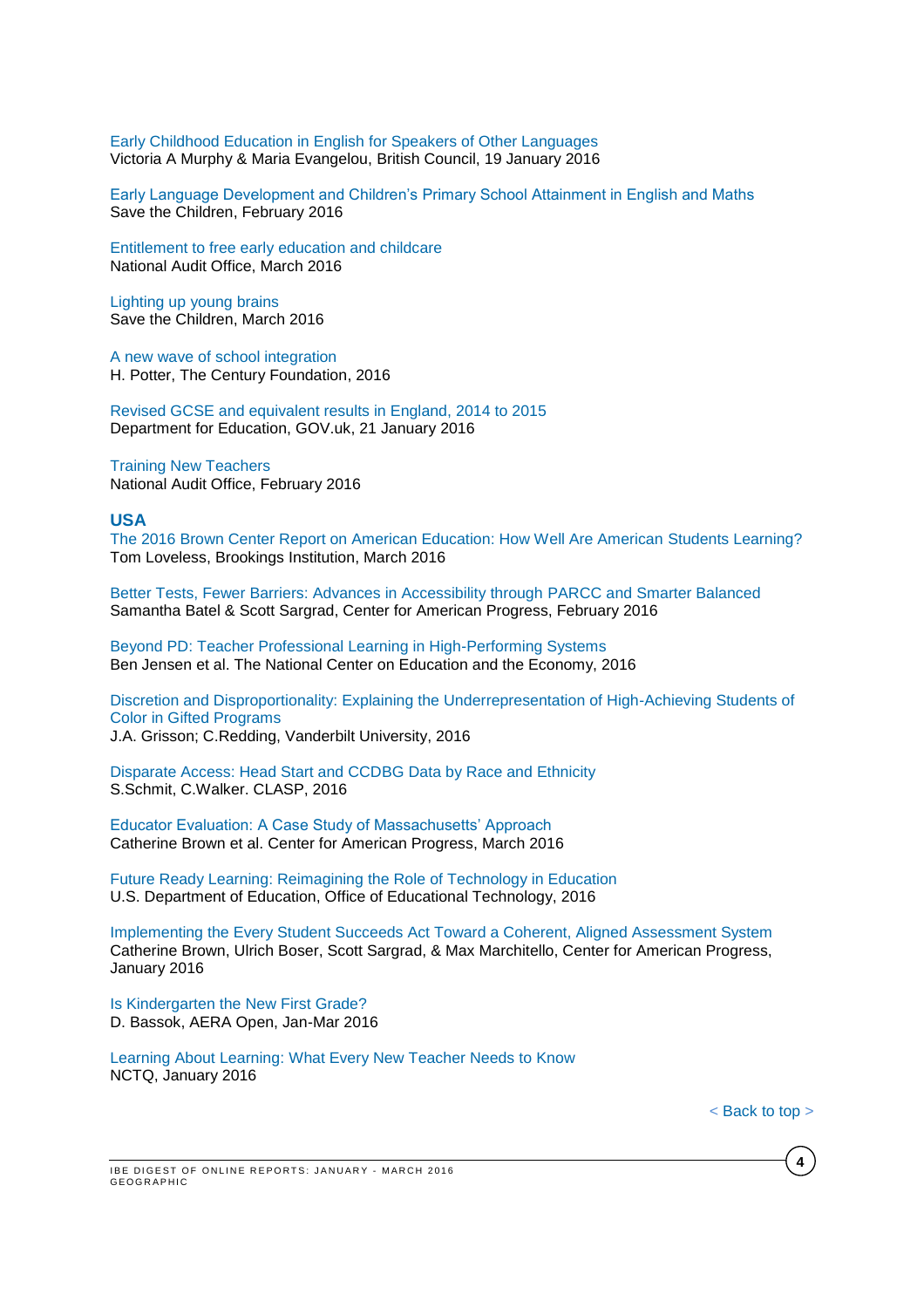[A Look at the Education Crisis: Tests, Standards, and the Future of American Education](https://cdn.americanprogress.org/wp-content/uploads/2016/01/26105959/TUDAreport2.pdf) Ulrich Boser, Perpetual Baffour & Steph Vela, Center for American Progress, January 2016

[State of Education in Black America 2015](http://scoter2.baeo.org/downloads.php?download_id=441&filename=StateOfEducationInBlackAmerica2015_Report.pdf) Black Alliance for Educational Options, 2016

[Strategies to Improve Low performing Schools under the Every Student Succeeds Act](https://cdn.americanprogress.org/wp-content/uploads/2016/03/01075517/NonCharterSchools-report.pdf) Chelsea Straus & Tiffany Miller, Center for American Progress, March 2016

[We need more evidence in order to create effective pre-K programs](http://www.brookings.edu/~/media/research/files/reports/2016/02/25-need-more-evidence-create-effective-prek-programs-farran/read-the-paper.pdf) Dale C. Farran, Brookings Institution, February 2016

# Latin America & Caribbean

[Critical issues for formulating new teacher policies in Latin America and the Caribbean: the current](http://unesdoc.unesco.org/images/0024/002436/243639e.pdf)  [debate](http://unesdoc.unesco.org/images/0024/002436/243639e.pdf) OREALC, UNESCO, 2015

Informe de resultados [TERCE: factores asociados](http://unesdoc.unesco.org/images/0024/002435/243533s.pdf) OREALC, 2015

[School dropout in Central America : an overview of trends, causes, consequences, and promising](http://www-wds.worldbank.org/external/default/WDSContentServer/WDSP/IB/2016/02/09/090224b08415e6d0/1_0/Rendered/PDF/School0dropout0mising0interventions.pdf)  [interventions](http://www-wds.worldbank.org/external/default/WDSContentServer/WDSP/IB/2016/02/09/090224b08415e6d0/1_0/Rendered/PDF/School0dropout0mising0interventions.pdf)

Adelman, Melissa Ann & Szekely, Miguel, World Bank Group, February 2016

#### **Brazil**

[Preschool education in Brazil : does public supply crowd out private enrollment ?](http://www-wds.worldbank.org/external/default/WDSContentServer/WDSP/IB/2016/02/25/090224b0841b2c96/2_0/Rendered/PDF/Preschool0educ0private0enrollment00.pdf) Bastos, Paulo S. R.& Straume, Odd Rune, World Bank Group, February 2016

### **Chile**

[Teaching careers in Latin America: merit-based measures for professional development](http://unesdoc.unesco.org/images/0024/002440/244074e.pdf) UNESCO Office Santiago and Regional Bureau for Education in Latin America and the Caribbean, 2015

## [Spanish](http://unesdoc.unesco.org/images/0024/002440/244074s.pdf)

#### **Guatemala**

[Access to pre-primary education and progression in primary School : evidence from rural Guatemala](http://www-wds.worldbank.org/external/default/WDSContentServer/WDSP/IB/2016/02/22/090224b0841a0c90/1_0/Rendered/PDF/Access0to0pre00from0rural0Guatemala.pdf) Bastos, Paulo S. R., et al. World Bank Group, February 2016

#### **Paraguay**

[School Infrastructure in Paraguay](https://openknowledge.worldbank.org/bitstream/handle/10986/22725/9781464804489.pdf?sequence=1&isAllowed=y) : Needs, Investments, and Costs Wodon, Quentin, World Bank Study, 2016

# <span id="page-4-0"></span>International

#### **OECD**

[Low-Performing](http://www.oecd-ilibrary.org/docserver/download/9816011e.pdf?expires=1455550825&id=id&accname=guest&checksum=08B5DC18C99E23E6821D7209DF5728D5) Students. Why They Fall Behind and How To Help Them Succeed OECD, February 2016

**5**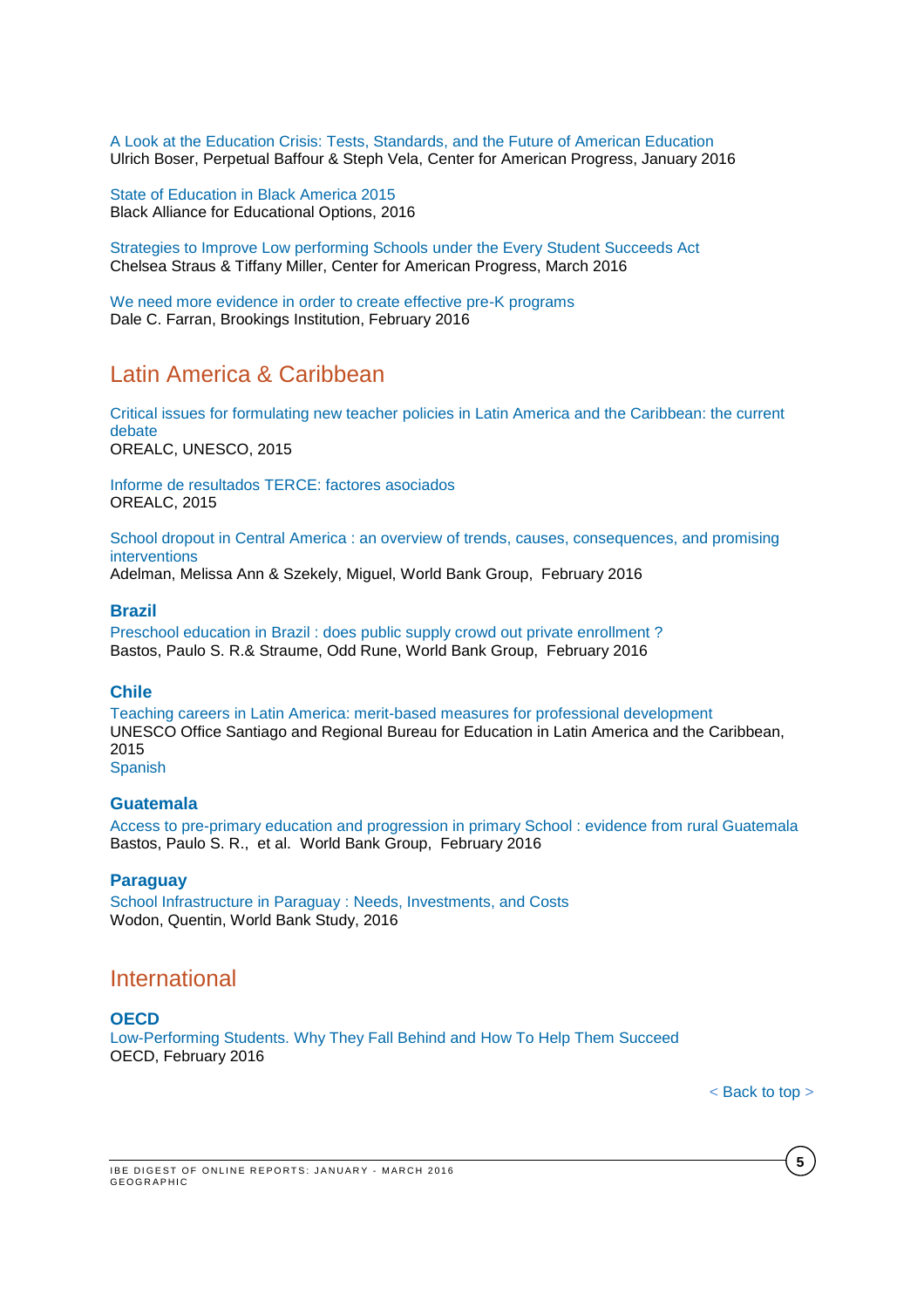[Professionnalisme des enseignants](http://www.oecd-ilibrary.org/education/professionnalisme-des-enseignants_5jm3wkmnqm5l-fr) OECD, février 2016 [English](http://www.oecd-ilibrary.org/education/teacher-professionalism_5jm3xgskpc40-en;jsessionid=cj8n2e7174qhq.x-oecd-live-02)

Supporting Teacher [Professionalism](http://www.oecd-ilibrary.org/docserver/download/8715021e.pdf?expires=1455550716&id=id&accname=ocid57015268&checksum=CEA41EF642959452D909C8C8FB598576) OECD, February 2016

Teaching Excellence through [Professional](http://www.oecd-ilibrary.org/docserver/download/9116041e.pdf?expires=1456218343&id=id&accname=ocid195767&checksum=35522A8C6E95BC7D7FD93FD148595EA5) Learning and Policy Reform Andreas Schleicher, OECD, February 2016

Trends Shaping [Education](http://www.oecd-ilibrary.org/docserver/download/9616011e.pdf?expires=1453279460&id=id&accname=ocid57015268&checksum=B0DDB86B7FE3A9D821E6203B7A7288EF) 2016 Centre for Educational Research and Innovation, OECD, 18 January 2016 **UNESCO**

[The Cost of not assessing learning outcomes](http://unesdoc.unesco.org/images/0024/002435/243565e.pdf) UNESCO Institute for Statistics, 2016

[Education 2030: Incheon Declaration and Framework for Action: towards inclusive and equitable](http://unesdoc.unesco.org/images/0024/002432/243278e.pdf)  [quality education and lifelong learning for all](http://unesdoc.unesco.org/images/0024/002432/243278e.pdf) UNESCO, 2016 [French](http://unesdoc.unesco.org/images/0024/002432/243278f.pdf)

[Every Child Should Have a Textbook](http://unesdoc.unesco.org/images/0024/002433/243321E.pdf) Education for all global monitoring report: policy paper 23, January 2016 [French](http://unesdoc.unesco.org/images/0024/002433/243321F.pdf) [Spanish](http://unesdoc.unesco.org/images/0024/002433/243321S.pdf)

[The International status of education about the Holocaust: a global mapping of textbooks and](http://unesdoc.unesco.org/images/0023/002339/233964e.pdf)  [curricula; summary](http://unesdoc.unesco.org/images/0023/002339/233964e.pdf) P. Carrier et al. UNESCO: Georg Eckert Institute for International Textbook Research, 2015 [Arabic](http://unesdoc.unesco.org/images/0023/002339/233964a.pdf) [Chinese](http://unesdoc.unesco.org/images/0023/002339/233964c.pdf) [French](http://unesdoc.unesco.org/images/0023/002339/233964f.pdf) [Russian](http://unesdoc.unesco.org/images/0023/002339/233964r.pdf) [Spanish](http://unesdoc.unesco.org/images/0023/002339/233964s.pdf) 

[Leveraging Information and Communication](http://unesdoc.unesco.org/images/0024/002430/243076e.pdf) [Technologies to Achieve the Post-2015](http://unesdoc.unesco.org/images/0024/002430/243076e.pdf) [Education](http://unesdoc.unesco.org/images/0024/002430/243076e.pdf) Goal International Conference on ICT and Post-2015 Education, UNESCO, 2015

[Overview of the role of private providers in education in light of the existing international legal](http://unesdoc.unesco.org/images/0024/002438/243823e.pdf)  [framework: investments in private education: undermining or contributing to the full development of the](http://unesdoc.unesco.org/images/0024/002438/243823e.pdf)  [human right to education?](http://unesdoc.unesco.org/images/0024/002438/243823e.pdf) UNESCO, 2015

[Policy Paper 24: If you don't understand, how can you learn?](http://unesdoc.unesco.org/images/0024/002437/243713E.pdf) Global Education Monitoring Report, UNESCO, February 2016

[The Privatization of education in developing countries: evidence and policy implications](http://unesdoc.unesco.org/images/0024/002438/243824e.pdf) UNESCO, 2015

[Twice as many girls as boys will never start school says UNESCO eAtlas launched in advance of](http://www.unesco.org/new/en/media-services/single-view/news/twice_as_many_girls_as_boys_will_never_start_school_says_unesco_eatlas_launched_in_advance_of_international_womens_day/#.VtgRYPnhCUl)  [International Women's Day](http://www.unesco.org/new/en/media-services/single-view/news/twice_as_many_girls_as_boys_will_never_start_school_says_unesco_eatlas_launched_in_advance_of_international_womens_day/#.VtgRYPnhCUl) UNESCO Media Services, 2 March 2016

[UNESCO eAtlas of Gender Inequality in Education](http://www.tellmaps.com/uis/gender/) UNESCO Institute for Statistics, March 2016 [Français](http://www.tellmaps.com/uis/gender/?subject=-1195952519&lang=fr) [Español](http://www.tellmaps.com/uis/gender/?subject=-1195952519&lang=es)

**6**